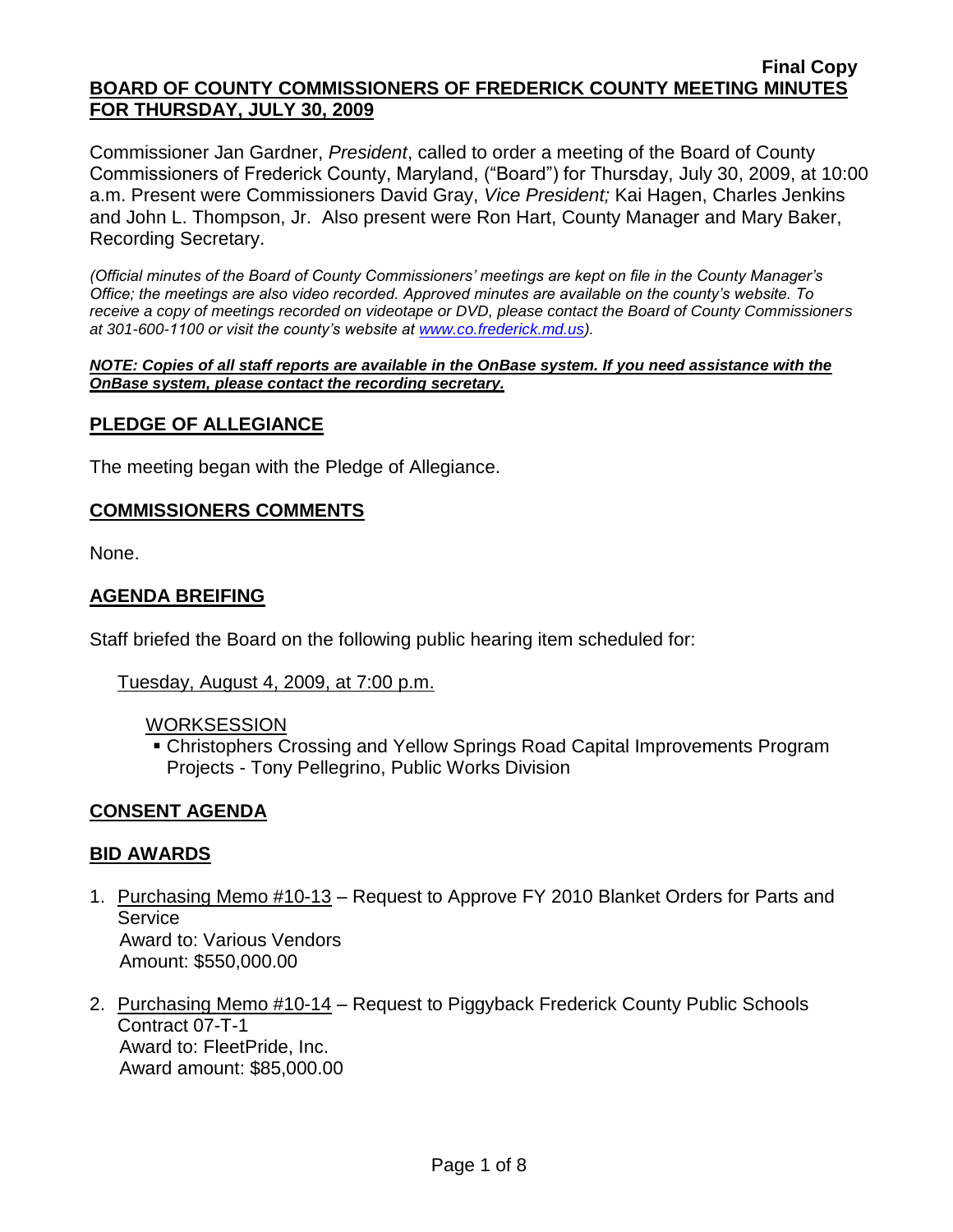3. Purchasing Memo #10-17 – FY 2010 Replacement Vehicle Purchase Twelve (12) 2010 Ford Crown Victoria Sedans Piggybacking the State of Maryland Contract 0011T8732 Award to: Hertrich Fleet Services Award amount: \$273,552.00

# **BUDGET TRANSFERS**

- 1. #BT-09-222, Accounting, Finance
- 2. #BT-10-007, Agricultural Preservation, Planning Division
- 3. #BT-10-010, Circuit Court
- 4. #BT-10-011, Aging, Citizens Services

### **BOARD OF EDUCATION (BOE) EXPENSE FUND AMENDMENTS**

#### Current Expense Fund Amendments

- 1. #6-09
- 2. #7-09
- 3. #1-10

School Construction Expense Fund Amendment

1. #10-01 and #BT-10-013

# **GRANTS**

- 1. FY 2009 Emergency Management Performance Grant Memorandum of Understanding and Associated Budget Transfers - Seamus Mooney, Emergency Management Division
- 2. Lower Monocacy Watershed Green Infrastructure Project Grant Shannon Moore, Public Works Division
- 3. Renewal of the Collaborative Supervision and Focused Enforcement Grant (2nd Year) and Associated Budget Transfer - David Callahan, Office of the State's Attorney

### **EASEMENTS**

- 1. Catoctin Creek Park, Phase I, Declaration to Establish and Retain Easement Sue Putnam, Public Works Division
- 2. Grant of Waterline Easement to Clover Ridge LLC and the City of Frederick Betsy Smith, Permitting and Development Review Division

### **CHANGE ORDER**

1. Water and Sewer Cost of Service Study, Change Order No. 1 - Brenda Teach, Utilities and Solid Waste Management Division

Commissioner Gray moved approval of the consent agenda as presented. Commissioner Hagen seconded the motion that passed 5-0.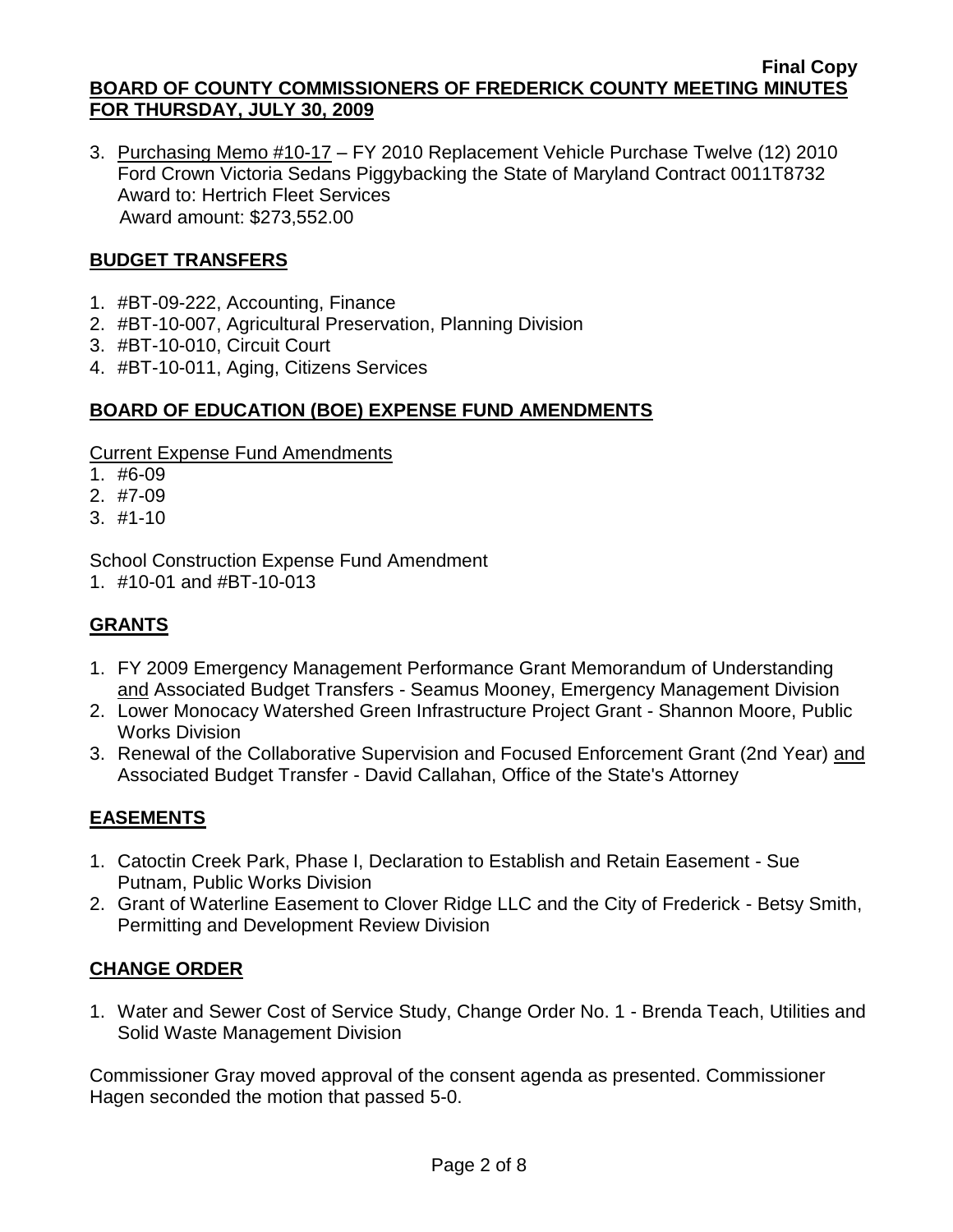#### **ADMINISTRATIVE BUSINESS**

### **Approval of Board of County Commissioners' Meeting Minutes**

The following minutes were approved by unanimous consent:

- ◆ Closed Session Minutes for Tuesday, May 14, 2009
- $\blacklozenge$  Tuesday, May 26, 2009
- Closed Session Minutes for Tuesday, May 26, 2009
- $\blacklozenge$  Thursday, May 28, 2009
- Tuesday, June 2, 2009
- Closed Session Minutes for Tuesday, June 2, 2009
- ◆ Tuesday, June 2, 2009 (Evening)
- ◆ Thursday, June 4, 2009
- ◆ Form of Statement to Close Meeting on Thursday, June 4, 2009
- Closed Session Minutes for Thursday, June 4, 2009
- Form of Statement for Open Meeting Following Closed Session on Thursday, June 4, 2009
- Closed Session Minutes for Thursday, June 4, 2009 (Afternoon)
- ◆ Tuesday, June 9, 2009
- ◆ Tuesday, June 9, 2009 (Evening)
- ◆ Thursday, June 11, 2009
- ◆ Tuesday, June 16, 2009
- Tuesday, June 16, 2009 (Evening)
- ◆ Thursday, June 18, 2009

### **Bid Award - Purchasing Memo #10-09, Request for Additional Communications Consulting Services Piggybacking Fairfax County, Virginia – Hal Good, Finance Division**

Mr. Good and Mr. Jack Markey, Emergency Management Division, presented information regarding the purchasing memo.

Commissioner Gray moved approval of Purchasing Memo #10-09 as presented. Commissioner Hagen seconded the motion that passed 5-0.

### **Bid Award - Purchasing Memo #10-11, Request Approval of Hansen Software Maintenance – Hal Good, Finance Division**

Mr. Good presented information regarding the purchasing memo.

Commissioner Gray moved approval of Purchasing Memo #10-11 as presented. Commissioner Hagen seconded the motion that passed 5-0.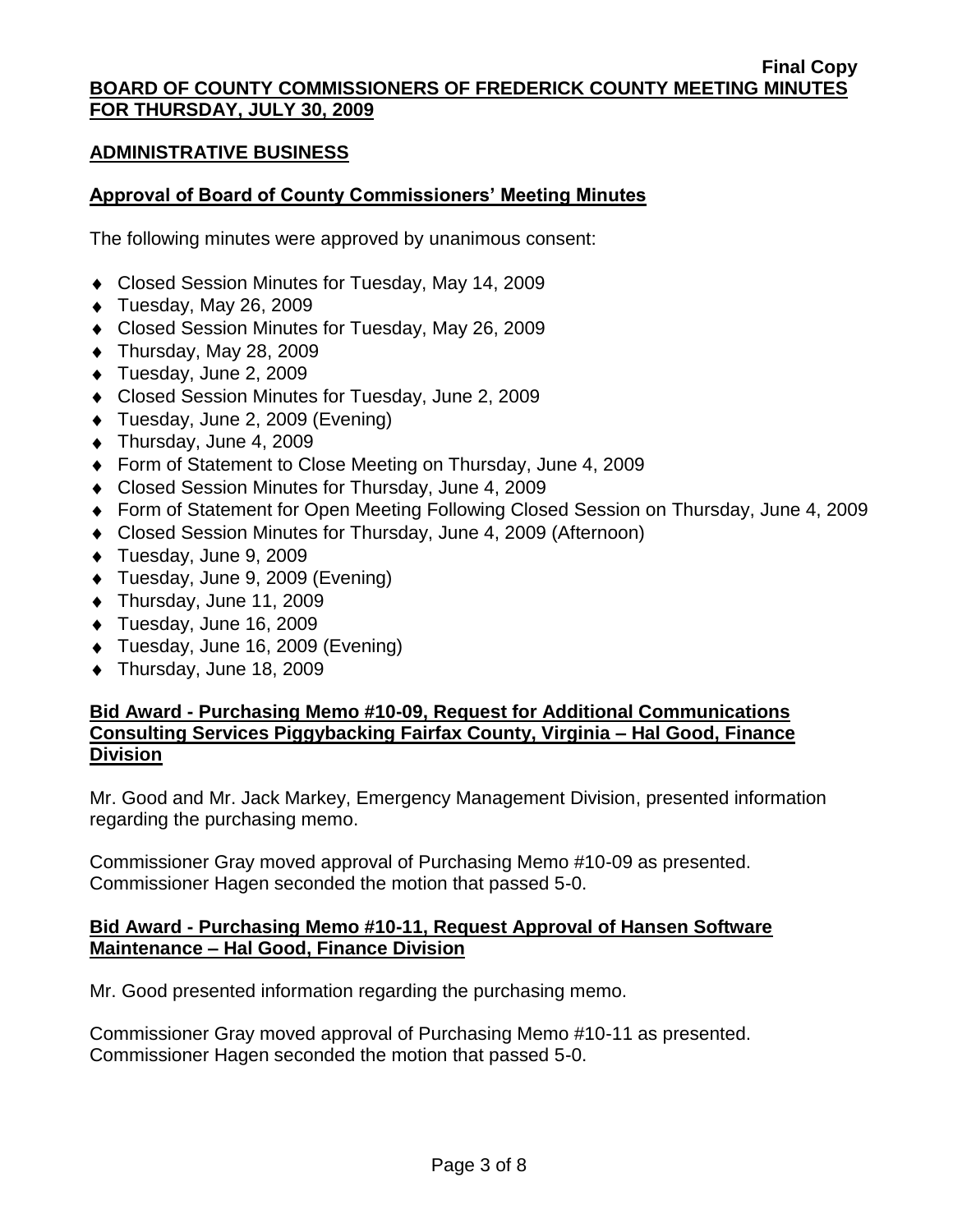# **Bid Award - Purchasing Memo #10-12, Request to Approve Sole Source Hyland OnBase Software Maintenance – Hal Good, Finance Division**

Mr. Good presented information regarding the purchasing memo.

Commissioner Jenkins moved approval of Purchasing Memo #10-12 as presented. Commissioner Gray seconded the motion that passed 5-0.

# **Strategic Plan, Evaluation of Parkland Acreage Deficiencies (Goal No. 5, Objective No. 5) - Paul Dial, Parks and Recreation Division**

Mr. Dial presented information regarding the issue on how staff should evaluate the existing policies and programs contained in the 2006 Land Preservation Parks and Recreation Plan relating to parkland preservation and to identify additional tools to address identified parkland acreage deficiencies.

The Board recommended staff pursue impact fees, Installment Purchase Programs, the formulation of a trust fund foundation or a requirement formula for parkland contribution, to be discussed during future zoning ordinance discussions.

# **Recommendation for Change of Representative to the Maryland Fire Service Personnel Qualifications Board (MFSPQB) - Rick Himes, Fire and Rescue Services Division (DFRS)**

The current Frederick County representatives of the MFSPQB were Richard Himes as primary representative and Gene Mellin as the alternate. Since Mr. Mellin has retired, staff requested a letter be sent to Mike Robinson, Chair of MFSPQB, recommending Douglas Brown, Chief, DFRS Bureau of Operations, be appointed to serve as the alternate representative.

Commissioner Jenkins moved approval of staff's recommendation as presented. Commissioner Hagen seconded the motion that passed 5-0.

# **CSX Facility Encroachment Agreement - Bush Creek Interceptor - Landfill Leachate Sewer - Beth Ramacciotti, Utilities and Solid Waste Management Division (DUSWM)**

Mr. Mike Marschner and Ms. Ramacciotti, DUSWM, requested authorization to execute a Facility Encroachment Agreement to cross under the properties of CSX Transportation as required for the Bush Creek Interceptor – Landfill Leachate Project.

Commissioner Gray moved approval of the Facility Encroachment Agreement No. CSX049708 as presented. Commissioner Jenkins seconded the motion that passed 5-0.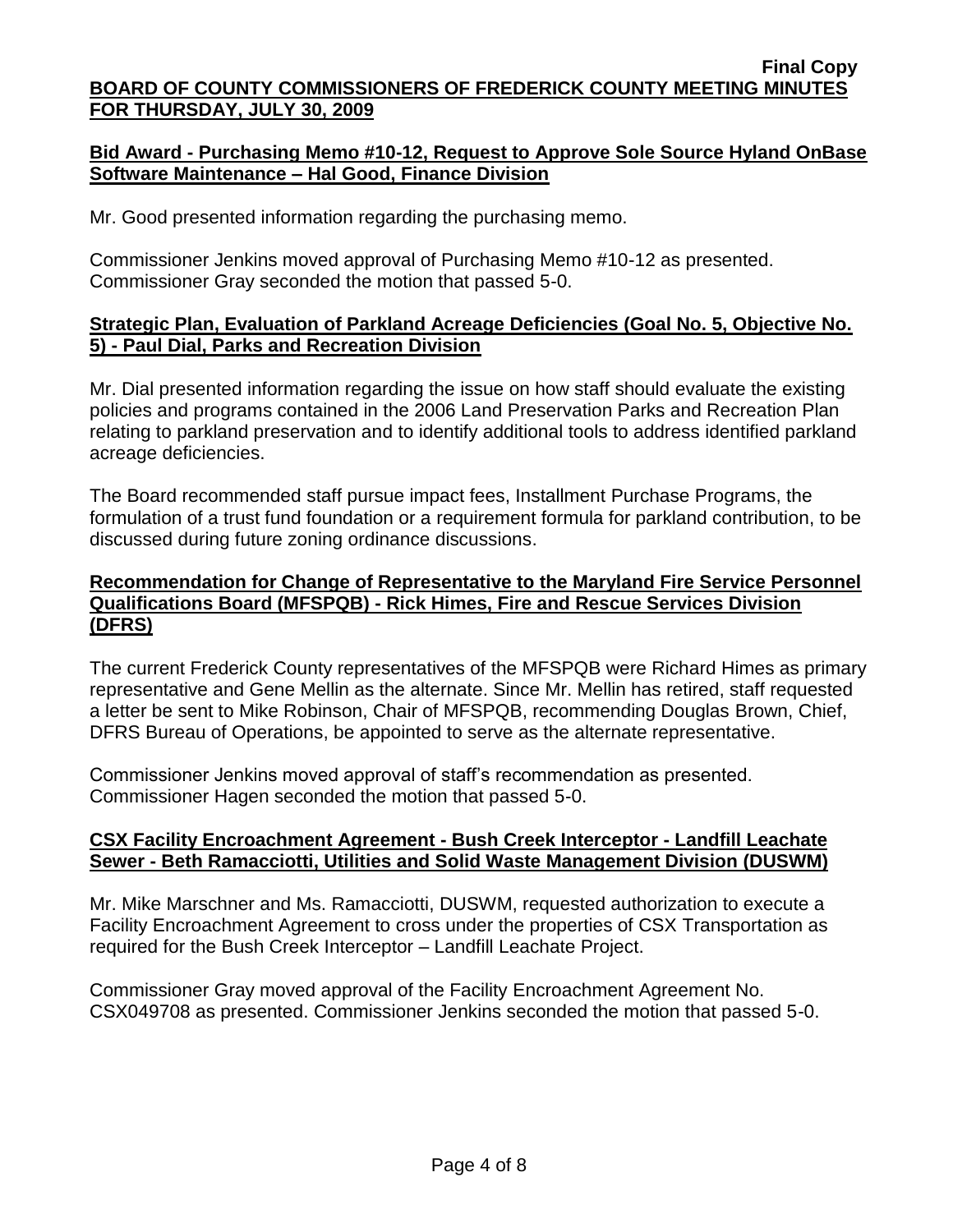# **Update and Modify Reimbursement Policy, Water and Sewer Capacity Fees and Permitting and Development Review Division Fees for Volunteer Fire/Rescue Companies - Steve Leatherman, Fire and Rescue Services Division and Doug Orner, Volunteer Fire and Rescue Services (DFRS)**

Mr. Leatherman and Mr. Orner presented a proposed modified reimbursement policy for fees paid by volunteer fire and rescue companies to include Permitting and Development Review Division (DPDR) fees. The current policy included water and sewer capacity fees. The modified policy would also change the process in which the companies would request reimbursement and would state that the companies may be considered to have fees refunded depending on availability of funds.

The Board requested the modified policy include "*C. – Development of well and septic/Health Department fees*" and add Health Department fees to the Intent Section.

Commissioner Gray moved approval of the modified reimbursement policy for fees paid by volunteer fire and rescue companies to DUSWM and DPDR for the construction/renovation of fire stations using non county government funds including the revisions as noted above. Commissioner Jenkins seconded the motion that passed 4-1 with Commissioner Thompson opposed.

(Commissioner Gray left the meeting.)

# **Adoption of the NCR Master Schedule for License Review and Adoption v1 - Jack Markey, Emergency Management Division**

Mr. Markey presented information regarding the master schedule.

Commissioner Jenkins moved the Board accept and authorize the President of the Board to sign the NCR Master Schedule for license review and to adopt v1 as submitted by Fairfax County Government and authorize the Director of Emergency Management Division or his/her designee as the designated rebanding point of contact to sign future documents to carry out actions under the schedule. Commissioner Hagen seconded the motion that passed 4-0 with Commissioner Gray absent.

# **Management of Frederick County Government Public Safety Radio System FCC Licenses - Jack Markey, Emergency Management Division**

Mr. Markey presented information regarding the management of the radio licenses and requested the Board delegate authority to the Director of Emergency Management Division or his/her designee to manage the county's existing public safety radio system licenses.

Commissioner Jenkins moved approval of staff's recommendations as presented. Commissioner Hagen seconded the motion that passed 4-0 with Commissioner Gray absent.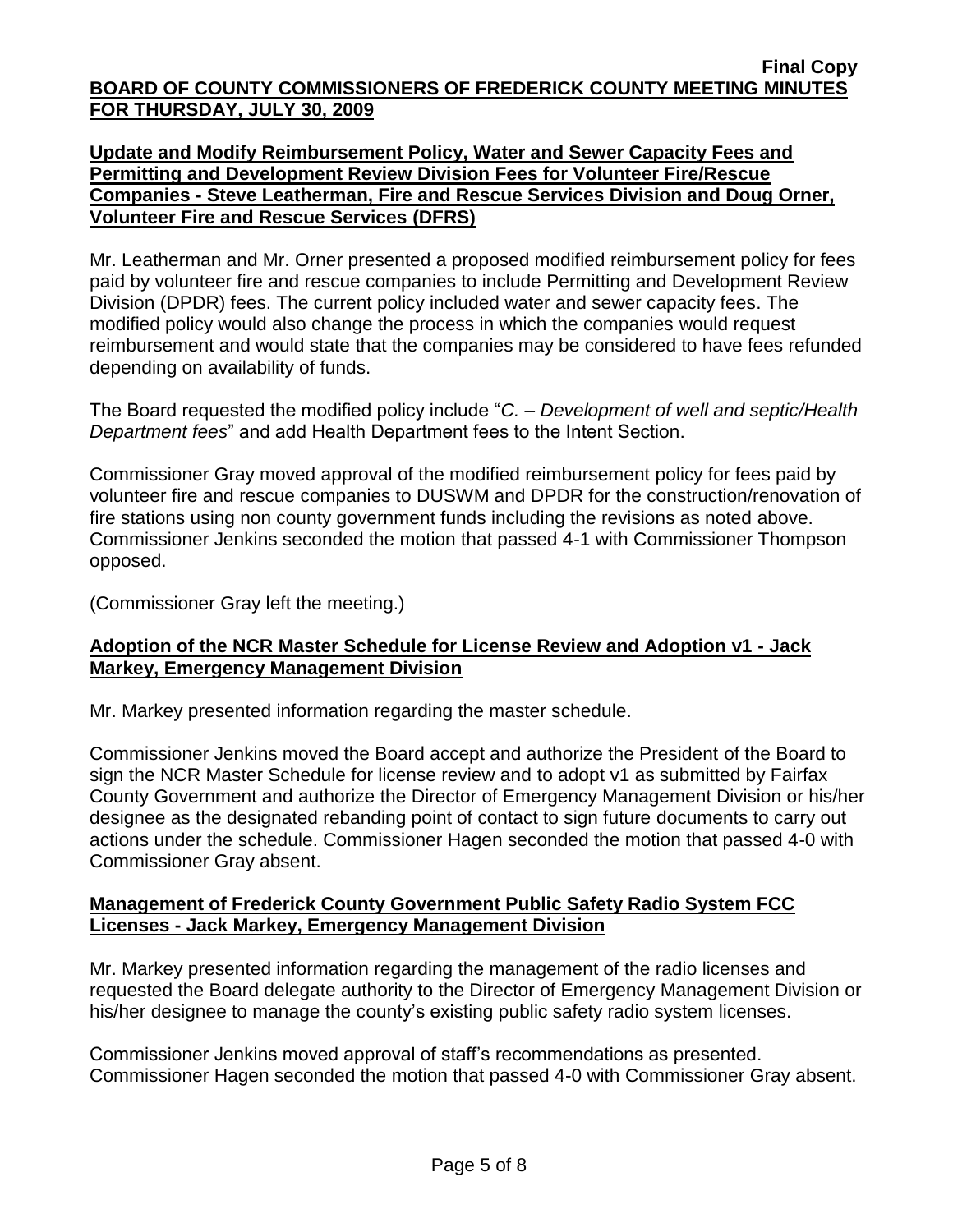# **Rebanding and Reconfiguration Agreements - Jack Markey, Emergency Management Division**

Mr. Markey presented the agreements and requested the Board accept and authorize the agreements.

Commissioner Jenkins moved the Board accept and authorize the President of the Board to sign the agreements and the related Reconfiguration Implementation Phase Agreement with Motorola, Inc. and authorize the Director of Emergency Management Division to sign documents required to execute actions within the agreements. Commissioner Hagen seconded the motion that passed 4-0 with Commissioner Gray absent.

# **COMMISSIONERS COMMENTS**

None.

# **PUBLIC COMMENTS**

None.

# **QUESTIONS – PRESS**

None.

### **CLOSED SESSION**

Commissioner Jenkins moved to proceed into closed session in accordance with Maryland Annotated Code State Government Article § 10-508(a) (7) To consult with counsel to obtain legal advice on a legal matter; and (8) To consult with staff, consultants, or other individuals about pending or potential litigation. Commissioner Hagen seconded the motion that passed 4-0 with Commissioner Gray absent.

# **ADJOURN**

The meeting adjourned at 11:55 p.m.

Respectfully submitted,

Mary E. Baker Recording Secretary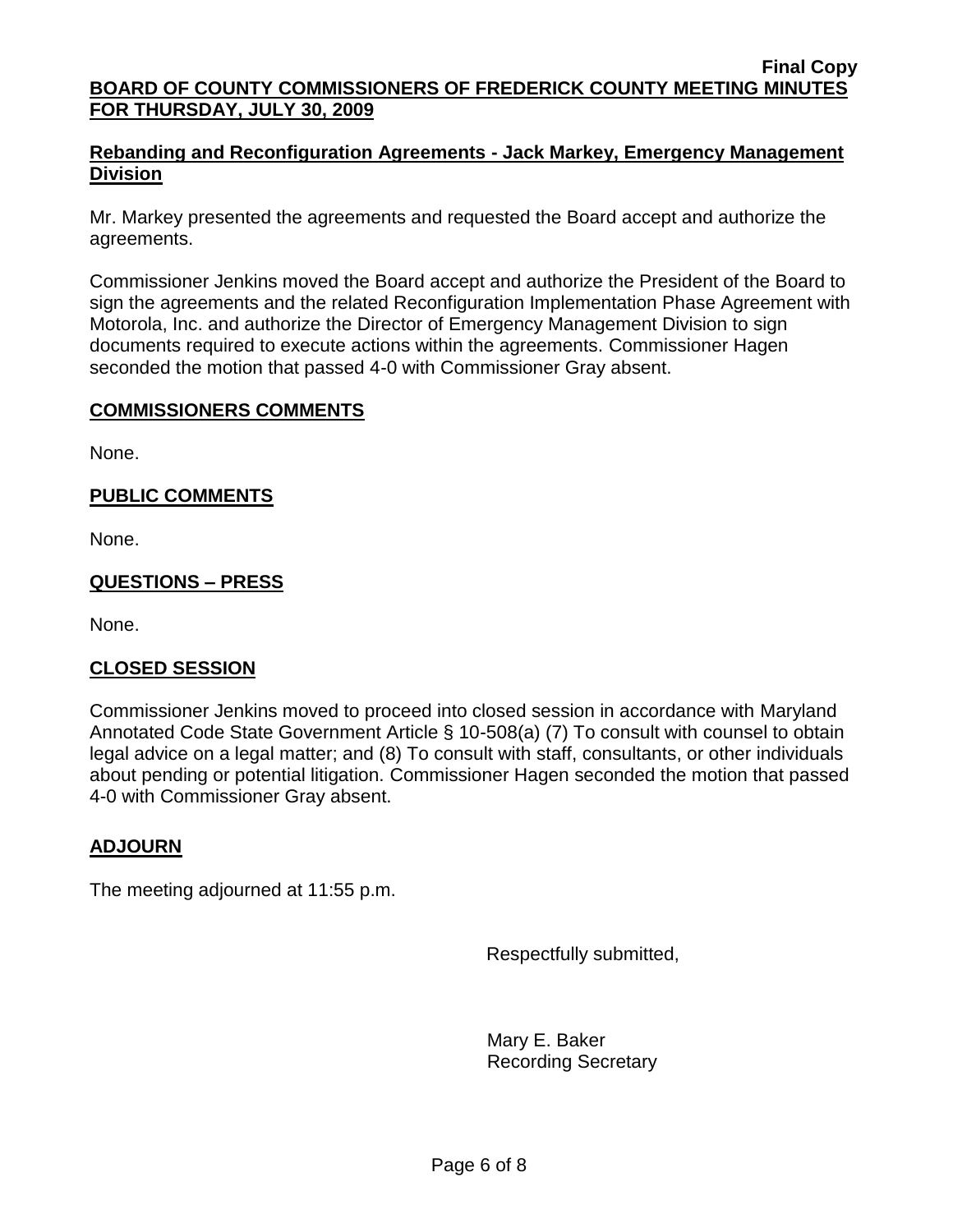# **FORM OF STATEMENT FOR CLOSING THE MEETING OF THURSDAY, JULY 30, 2009**

# **STATUTORY AUTHORITY TO CLOSE SESSION**

#### **State Government Article §10-508(a):**

(7) To consult with counsel to obtain legal advice on a legal matter; and

(8) To consult with staff, consultants, or other individuals about pending or potential litigation.

#### **Motion:**

Commissioner Jenkins moved to proceed into closed session in accordance with Maryland Annotated Code State Government Article § 10-508(a) (7) To consult with counsel to obtain legal advice on a legal matter; and (8) To consult with staff, consultants, or other individuals about pending or potential litigation. Commissioner Hagen seconded the motion that passed 4-0 with Commissioner Gray absent.

#### **Topic to be Discussed:**

To consider a proposal to resolve a contract dispute with a county vendor.

Mary E. Baker Recording Secretary